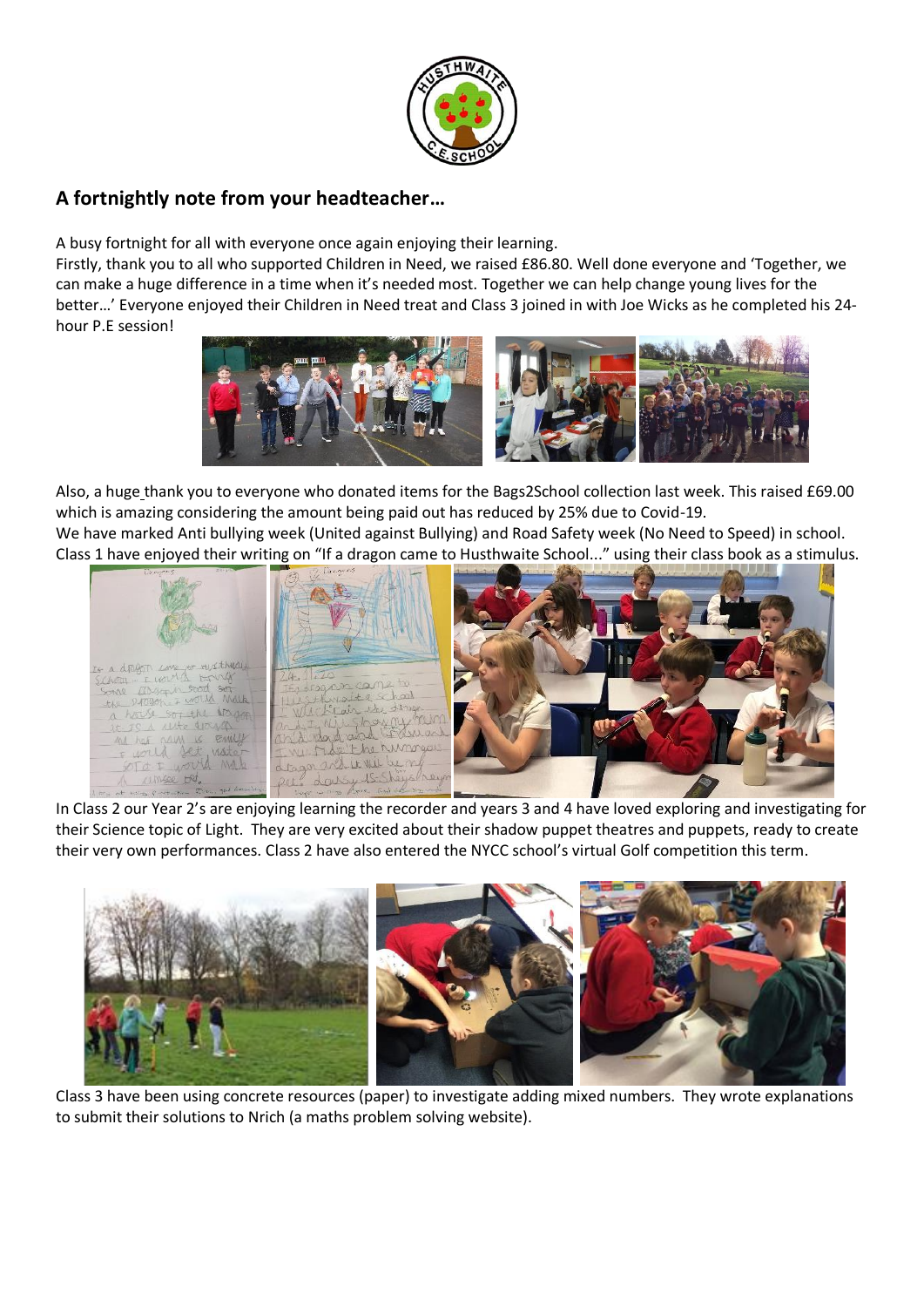

They have also enjoyed trying a new sport 'Curling' and have entered the NYCC school's virtual competition this term.

| <b>Fortnight Awards</b>                                         |  |  |
|-----------------------------------------------------------------|--|--|
| Class 1, Mrs Jackson.                                           |  |  |
| Bird Award - Niamh and Eliza M.                                 |  |  |
| Headteacher's sticker – Wilf and William A. Phoebe L.           |  |  |
| Handwriter of the week – Heidi and Phoebe R.                    |  |  |
| Class 2, Miss Goodchild.                                        |  |  |
| Bird Award – Mollie and Isabel.                                 |  |  |
| Headteacher's sticker - Millie, Lucas and Evelyn. Leo and Lily. |  |  |
| Handwriter of the week - Joe and Jessica H.                     |  |  |
| Class 3, Mr Chapman.                                            |  |  |
| Bird Award – Alex and Ellesia.                                  |  |  |
| Headteacher's sticker - Lilly and Charlie Hannah. Jessica.      |  |  |
| Handwriter of the week - Charlie Harker and Zaria.              |  |  |

As you know I am continuing to host my Friday Celebration Zoom Assembly. This is an opportunity for all our classes / children in school, alongside you the parents/carers at home, to still be able to all come together at the end of the week to celebrate individual and group achievements. As always everyone is warmly invited.

| Celebration Assembly invite for next Half Term                                                                           |
|--------------------------------------------------------------------------------------------------------------------------|
| Topic: HUSTHWAITE Friday Celebration Assembly                                                                            |
| Time: Nov 27, 2020 02:00 PM                                                                                              |
| Dec 4, 2020 02:00 PM                                                                                                     |
| Dec 11, 2020 02:00 PM                                                                                                    |
| Please download and import the following iCalendar (.ics) files to your calendar system.                                 |
| Weekly: https://us02web.zoom.us/meeting/tZcqf-ivqTojGNwJm2RmXgSme7evT7ITOXBE/ics?icsToken=98tyKuGrqTMrHdOUuRuPRpwqB4qgd- |
| 3wtn5EjY1KthK3MS1rZTD7M7VHJIYoOez                                                                                        |
| Join Zoom Meeting                                                                                                        |
| https://us02web.zoom.us/j/83781771928?pwd=NkVJTXZwT0ljanA2WXI2MWRYa3ZaUT09                                               |
| Meeting ID: 837 8177 1928                                                                                                |
| Passcode: 311066                                                                                                         |
| Meeting ID: 837 8177 1928                                                                                                |
| Passcode: 311066                                                                                                         |
| Find your local number: https://us02web.zoom.us/u/k4uTaskcj                                                              |

It is on Monday 30<sup>th</sup> November that we say a sad goodbye to Revd Liz. I would like to take this opportunity to say a huge thank you for everything she has contributed towards Husthwaite CE Primary School and the Federation. She will very much be missed by our whole school community and we wish her much happiness and every success in her new post in York. Please see her note to you all at the end of this newsletter. Revd Liz has been doing her weekly school Collective Worship this term via Zoom and has introduced our new Church Youth and Children's worker Lucy Willshaw who will be now leading our Monday collective worship.

As you know we have been creating a 'Welcome to Husthwaite School and Apple Tree Nursery' presentation to show off our fabulous school and give prospective new children and parents a virtual tour. It is now live on our school website. Do take a look and I'm sure you'll feel as proud as I do to be a part of our whole school community.

Your support in our 'CHRISTMAS HAMPER RAFFLE' has been amazing and thank you for your donations of items for the hampers. There are going to be four fabulous hampers and we all look forward to drawing the raffle live during celebration assembly on Friday 11th December which is also Christmas Jumper Day! Please remember all stubs and money need to be returned to school in the envelope provided by Monday  $7<sup>th</sup>$  December. Additional books are still available.